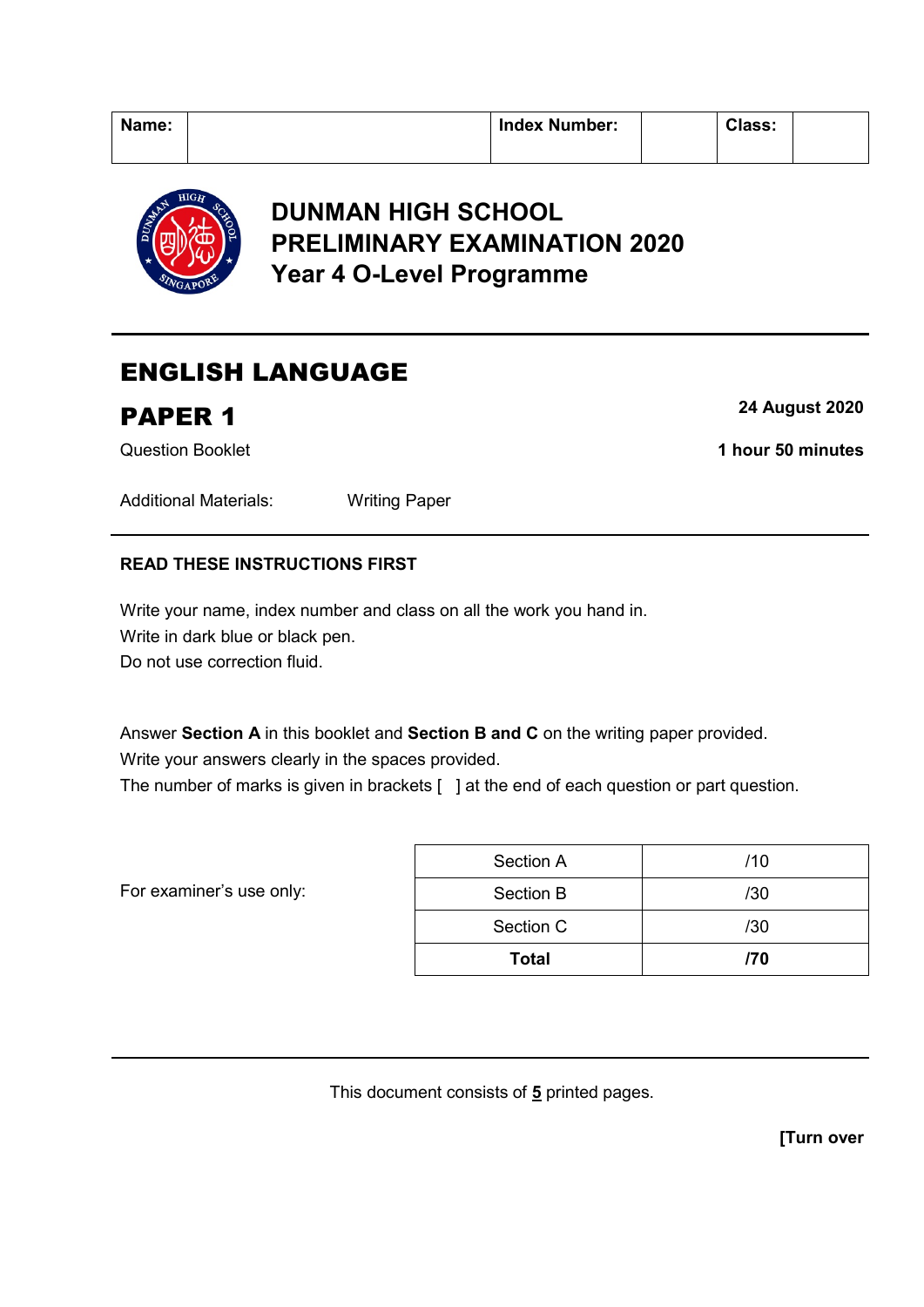### **Section A** [10 marks]

Carefully read the text below, consisting of 12 lines, about TikTok. The first and last lines are correct. For eight of the lines, there is one grammatical error in each line. There are two more lines with no errors.

If there is NO error in a line, put a tick  $(\checkmark)$  in the space provided. If the line is <u>incorrect</u>, circle the incorrect word and write the correct word in the space provided. The correct word you provide must not change the original meaning of the sentence.

Examples:

I arrived (to my destination at 2 pm.  $\blacksquare$ 

My mother always wears sensible clothes.  $\checkmark$ 

TikTok, a platform known for short dance and comedy videos beloved by members of Generation Z, has been downloaded two billion times worldwide. Before India banned TikTok earlier this summer, it were available in 14 language and had an estimated 200 million users in the country — its large market outside of China. The move came after 20 Indian soldiers were killed in a border clash with Chinese troops in a Himalayas. Tensions spiked among the two countries, and India imposes bans on more than 50 Chinese apps, including TikTok, fashion and shopping app Shein or messaging app WeChat. Hundreds of millions of people, including perform and storytellers, relied on the app as a source of income. According to Forbes, TikTok may suffer a loss of up to \$6 billion as a result of the ban.

| $\left( \begin{array}{c} 1 \end{array} \right)$                                                                                                                                                                                                                                                                                                                                                                                                                                                                                                      |
|------------------------------------------------------------------------------------------------------------------------------------------------------------------------------------------------------------------------------------------------------------------------------------------------------------------------------------------------------------------------------------------------------------------------------------------------------------------------------------------------------------------------------------------------------|
|                                                                                                                                                                                                                                                                                                                                                                                                                                                                                                                                                      |
|                                                                                                                                                                                                                                                                                                                                                                                                                                                                                                                                                      |
| $\left( \begin{array}{c} 4 \end{array} \right)$                                                                                                                                                                                                                                                                                                                                                                                                                                                                                                      |
|                                                                                                                                                                                                                                                                                                                                                                                                                                                                                                                                                      |
|                                                                                                                                                                                                                                                                                                                                                                                                                                                                                                                                                      |
| $\begin{array}{c} \n \text{7)} \quad \text{---} \quad \text{---} \quad \text{---} \quad \text{---} \quad \text{---} \quad \text{---} \quad \text{---} \quad \text{---} \quad \text{---} \quad \text{---} \quad \text{---} \quad \text{---} \quad \text{---} \quad \text{---} \quad \text{---} \quad \text{---} \quad \text{---} \quad \text{---} \quad \text{---} \quad \text{---} \quad \text{---} \quad \text{---} \quad \text{---} \quad \text{---} \quad \text{---} \quad \text{---} \quad \text{---} \quad \text{---} \quad \text{---} \quad \$ |
|                                                                                                                                                                                                                                                                                                                                                                                                                                                                                                                                                      |
|                                                                                                                                                                                                                                                                                                                                                                                                                                                                                                                                                      |
| 10)                                                                                                                                                                                                                                                                                                                                                                                                                                                                                                                                                  |
|                                                                                                                                                                                                                                                                                                                                                                                                                                                                                                                                                      |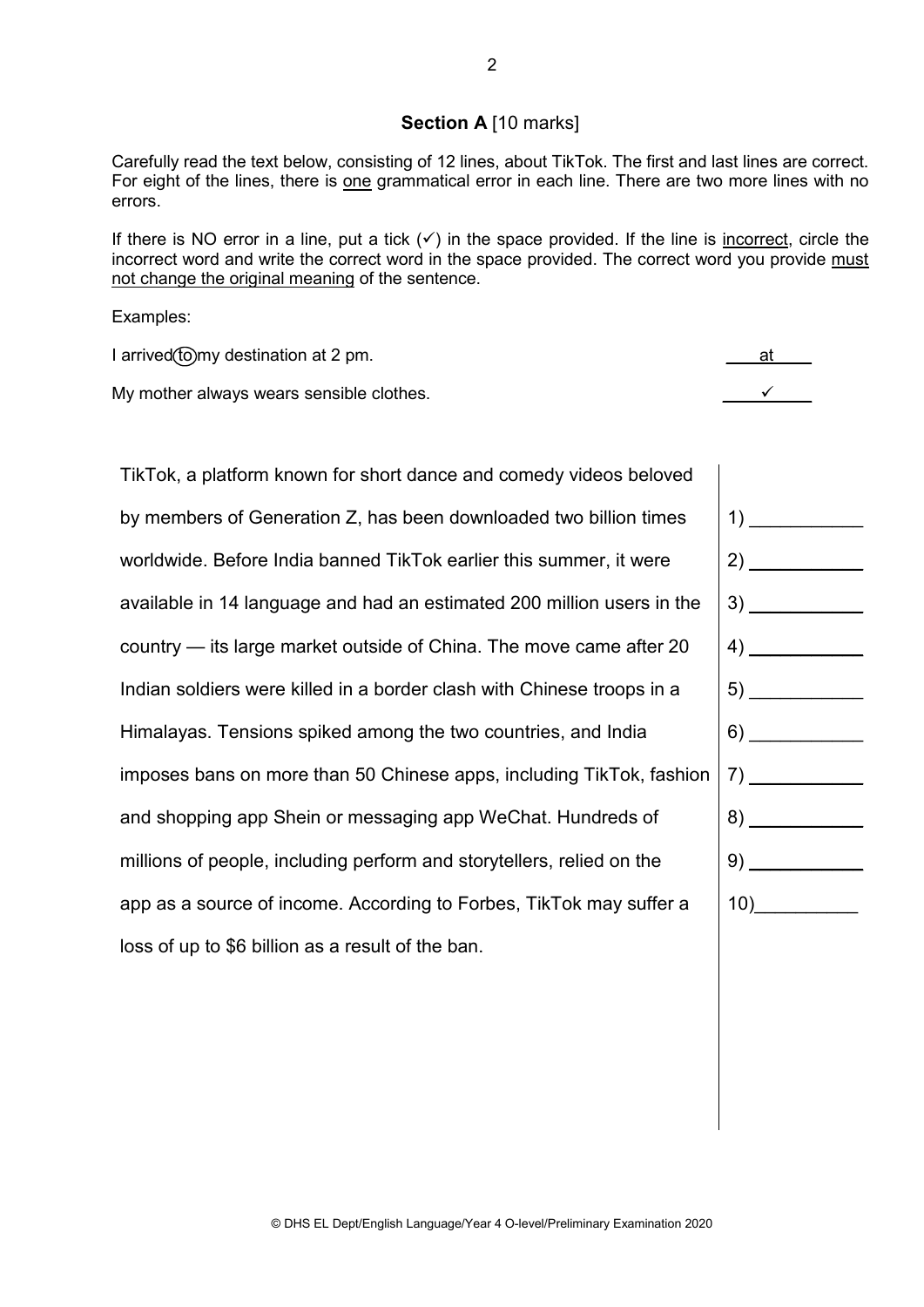## **Section B** [30 marks]

### **You are advised to write between 250 and 350 words for this section.**

You should look at the printout on the next page, study the information carefully and plan your answer before beginning to write.

You have received an email from your Uncle, who lives in Malaysia. Due to the Covid-19 situation, your 16-year-old cousin will be staying with your family this school holidays instead of returning to Malaysia. Your uncle wants you to spend time with his son and bring him out to some exciting places in Singapore during this time. You have seen a printout about some unconventional activities that you and your cousin might enjoy.

Write an email to your Uncle to tell him what you have decided. In it, you should:

- suggest one activity shown on the printout
- give reasons for your choice
- another place not shown on the printout that your cousin can visit to learn more about Singapore
- one possible problem that your cousin might face during this time.

You may add any other details you think will be helpful.

Write your email in clear, accurate English. Your tone should be polite and enthusiastic to convince your Uncle that your cousin will like the options you have chosen.

You should use your own words as much as possible.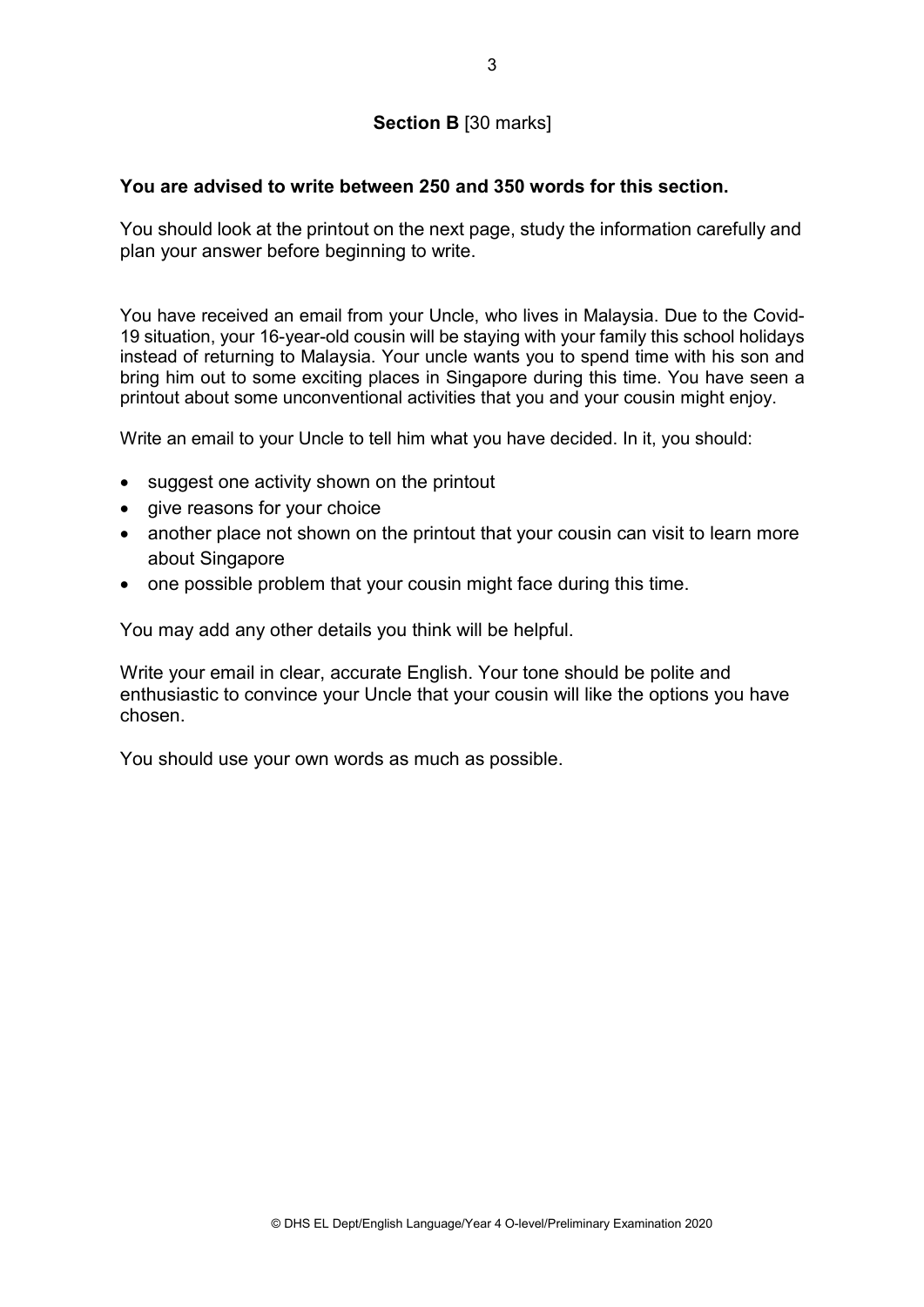#### THINGS TO DO

# Uniquely Singapore: Cool and unconventional things to do in the city

by Honeycombers | Aug 14, 2020

### **Lose yourself in a countryside farm**

Take a break from Singapore's cityscapes and feast your eyes on lush greenery. There are several farms in our far-out countryside to visit, including Quan Fa Organic Farm (for fresh veggies), Hay Dairies (for goat milk) and Jurong Frog Farm (to meet and greet the amphibians). One of our favourites is Bollywood Veggies, which is located in Kranji and rightly bills itself as 'paradise on earth'. It's been around since 2000 and houses a museum, bistro and shop on its premises.





### **Listen to a choir of exotic birds**

At Kebun Baru Birdsinging Club in Ang Mo Kio, you'll watch exotic birds chirping beautiful melodies all at once – something relatively unheard of in Singapore. Perched on the foot of Ang Mo Kio Town Garden and Block 159, the popular (and largest!) songbird display in Singapore is quite a delight to the eyes and ears. Admire these songbirds in uniquely crafted cages hoisted 20ft up on poles as they showcase their tunes at this quiet, hidden heartland gem.

#### **Make a date with offbeat museums**

At the Intan, you can try out a new experience in getting your culture fix. The Intan collects all things Peranakan and displays them gorgeously in a home setting. Each tour includes a dive into the culture's history, heritage and traditions, complemented by tea and Nyonya light bites. It is also home to The Gem Museum where you can step into the world of gemstones, rocks and minerals at this space. Other intriguing spots include the Singapore Chinese Opera Museum and The Vintage Cameras Museum.